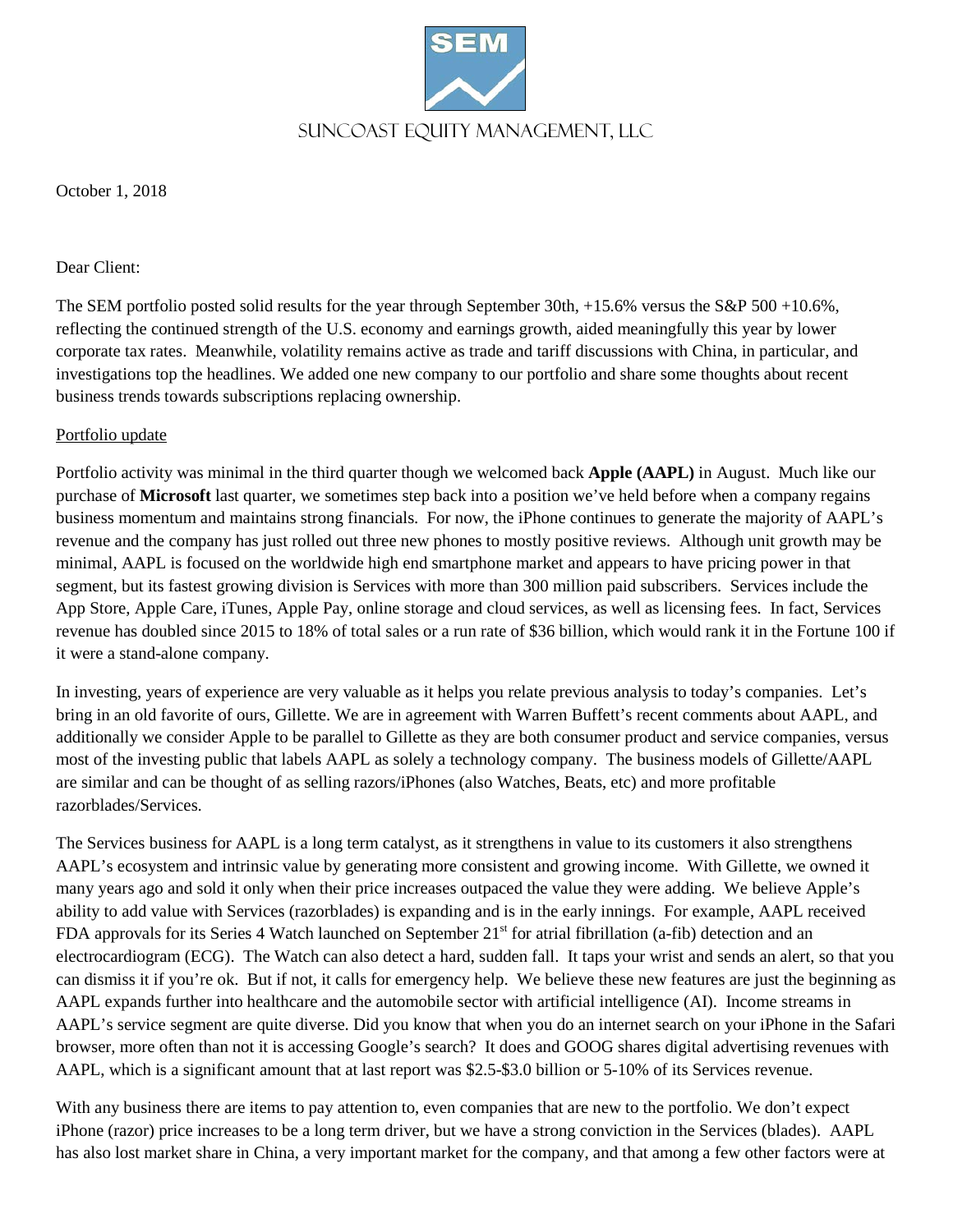the root of our decision to sell it a few years ago. AAPL's net income reached \$53.4 billion in fiscal year 2015. During our absence as owners, net income declined to levels in the \$46-\$48 billion range in the following two years until getting back to an estimated level of \$55+ billion this fiscal year ending September 30th. We believe the Services business has been an important factor in the improvement. While market share has not improved in China, we believe it may be stabilizing and that AAPL will remain a premier brand for citizens of that country, too. We look forward to increasing our position to a core weighting in the coming quarters.

In other news, software industrial leader **Honeywell (HON)** announced last year that it would spin off its Transportation and Home units into independent companies by the end of 2018. In September, HON slightly increased its 2018 adjusted earnings target and offered more details on the spinoffs. The Transportation unit is now **Garrett Motion (GTX)** with \$3.1 billion in annual revenues, specializing in software solutions that help monitor vehicle performance, health and cyber-security. GTX began trading on October 1<sup>st</sup> and shareholders received 1 share of GTX for every 10 shares of HON they own. **Resideo Technologies (REZI**) with \$4.5 billion in annual sales is a leader in IoT (Internet of Things) for homes and a distributor of critical comfort and security solutions mainly for residential settings. REZI is expected to begin trading in mid October. GTX and REZI will pay a \$3 billion one-time dividend to HON, which management plans to use to pay down debt and buy back stock. Typically businesses that are spun off have immediate success as they are more focused on unlocking intrinsic value as a stand-alone company. We will determine if they are worth holding as small positions or if we should redeploy the funds into our other holdings over the next few quarters. After both spinoffs are complete, HON will be more focused on high growth industrial sectors which are aligned with global long term trends of energy efficiency, infrastructure investment, urbanization and safety.

#### Rent, never an owner be?

As we've often discussed, businesses are living, breathing organisms that change over time. One global business trend that is gaining momentum for both consumers and businesses alike is the transition to renting products and services for a monthly or annual fee, from buying or owning previously. The iTunes Store (iPod) grew to success by allowing users to purchase individual digital downloads (vs. physical records or CDs) and now offers a library of 45 million songs via a monthly subscription. Additional commonly known successes of today are Netflix charging a flat fee vs. renting movies from Blockbuster on CDs or VHS tapes, Amazon Prime and cloud storage for services such as storing photos for consumers and data for businesses.

Author Tien Tzuo, who just published "Subscribed: Why the Subscription Model Will Be Your Company's Future-and What to Do About It," captured it well. For customers, subscribing allows access to the most current, relevant, and secure data or service. For businesses it gets so much better as it allows access to real-time consumer behavior that is much more valuable and efficient than waiting for their employees to give feedback on customers' preferences.

Today it is stretching across many product categories and industries from large to small, autos to musical instruments. While we were familiar with Cadillac and Volvo's programs that entice you to pay a flat monthly fee, which allows you to switch cars within a one year time frame and includes insurance and taxes, it was interesting to learn as Tzuo shared how guitar maker Fender is trying to keep its customers engaged and coming back for more. As Fender sells almost half of its instruments each year to new guitarists, it learned that 90% give up playing within a year; so Fender started Fender Play, an online teaching service, to keep the dreams going for aspiring musicians. Fender understands that "the subscription cultures are about making sure your customer continues to succeed with your service over time, and translating that ongoing value into revenue."

In addition to Apple, several of our businesses have embraced the shift and are seeing more consistent revenue and long term profitable earning streams. **Adobe (ADBE)** began shifting from a licensing model to a subscription model about five years ago and is now considered the poster child of success. **VMware (VMW), Check Point Software (CHKP)** and **Microsoft (MSFT)** are also well into the transition. Even **Starbucks (SBUX)** and **Nike (NKE)** to a certain extent have embraced the concept of knowing your customer so well through real-time transactions with Starbucks Rewards and NikePlus Membership that you can create new drinks or shoes with a much higher degree of confidence based on the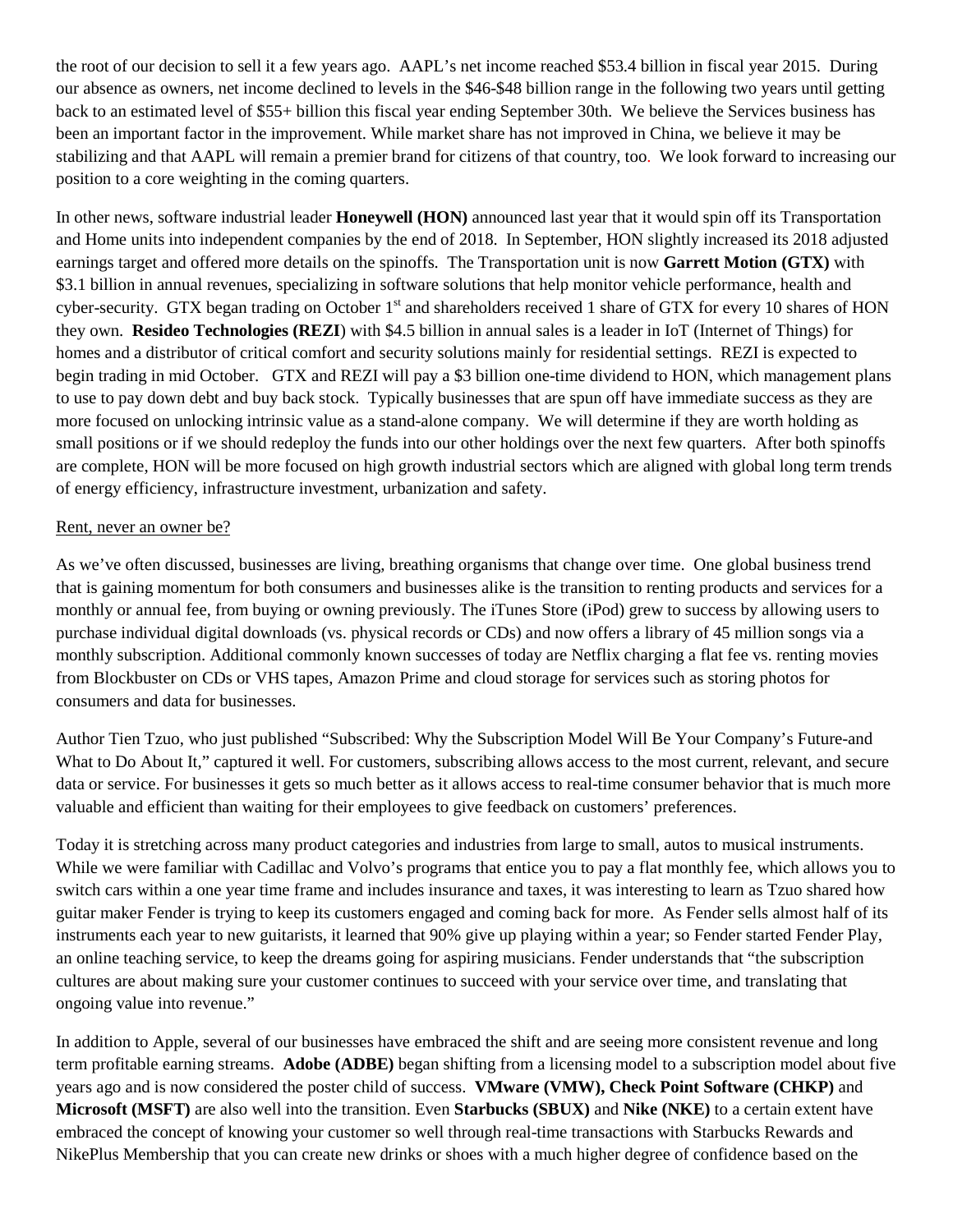secure identity you've established with them. That identity includes buying patterns, payment details, demographics and possibly even location alerts. We believe these trends strengthen the ecosystems or economic moats around these businesses compared to those that just sell products and know very little about their customers. The subscription model is a creative way to improve a company's economics, though not all will be successful and we can envision some "subscription fatigue" potential developing eventually. Plus early forms will evolve, especially in such significant areas as transportation, getting from bed to desk so to speak. Only the future will tell if we move more towards subscribing to a Cadillac or subscribing to ride services where we are merely the passenger. We will continue to observe the trends like these and their effect on our companies.

### Fall ahead?

Interest rates remain low but have edged up a bit and the yield curve, the spread between long and short term rates, has flattened. The 10 year U.S. Treasury yield has risen to 3.1% and importantly short term cash is finally earning something as the yield in one-year or less Treasury securities is between 2.4% - 2.7%. We have helped our clients with cash management utilizing treasuries, as finding short term yield is not exactly at your fingertips. You need to know where to look since bank deposits and money market yields, including certificates of deposit at large banks and institutions like Bank of America and Schwab, remain way below treasuries.

The expansion is now in its  $10<sup>th</sup>$  year and has lasted longer than all but one of 34 expansions since 1854. So everyone is wondering and worried about the next downturn. With market and economic prognosticators filling the space between advertisements on CNBC or Bloomberg TV, and with plenty on both sides of the spectrum, we suggest you ignore them all. Never confuse predictions with certainty. We don't make predictions but we do observe business and economic data points. Consumer confidence, an important economic driver and indicator of future spending, hit a new 18-year high in September. Also, consider that expansions can last longer than ten years; witness Australia that is riding a 27-year run of recession-free growth.

Importantly, we recommend that you ignore market and economic predictions because we enjoy owning our businesses throughout the economic cycle and don't plan to liquidate even if someone gave us tomorrow's headlines in advance and it said the economy is slowing. Our portfolio of businesses tends to gather more strength when we experience economic declines. Perhaps more discussion about this when we get closer to that point in time, as some of our best relative performance occurs during down markets due to our continued ownership of businesses with great balance sheets that generate lots of cash.

This fall, like any period in the future or in the past, there will be plenty of events for folks to worry about (some we know of such as the midterm elections and others we don't) that will impact the market for the remainder of the year. The market will ebb and flow as it always does and our **SEM-Disciplined Investment System** has the path to navigate through. We will keep working hard to preserve and grow your capital and we thank you for your continued confidence.

Sincerely,

*Don Amy* Donald R. Jowdy Amy Lord, CFA

President Senior Vice President